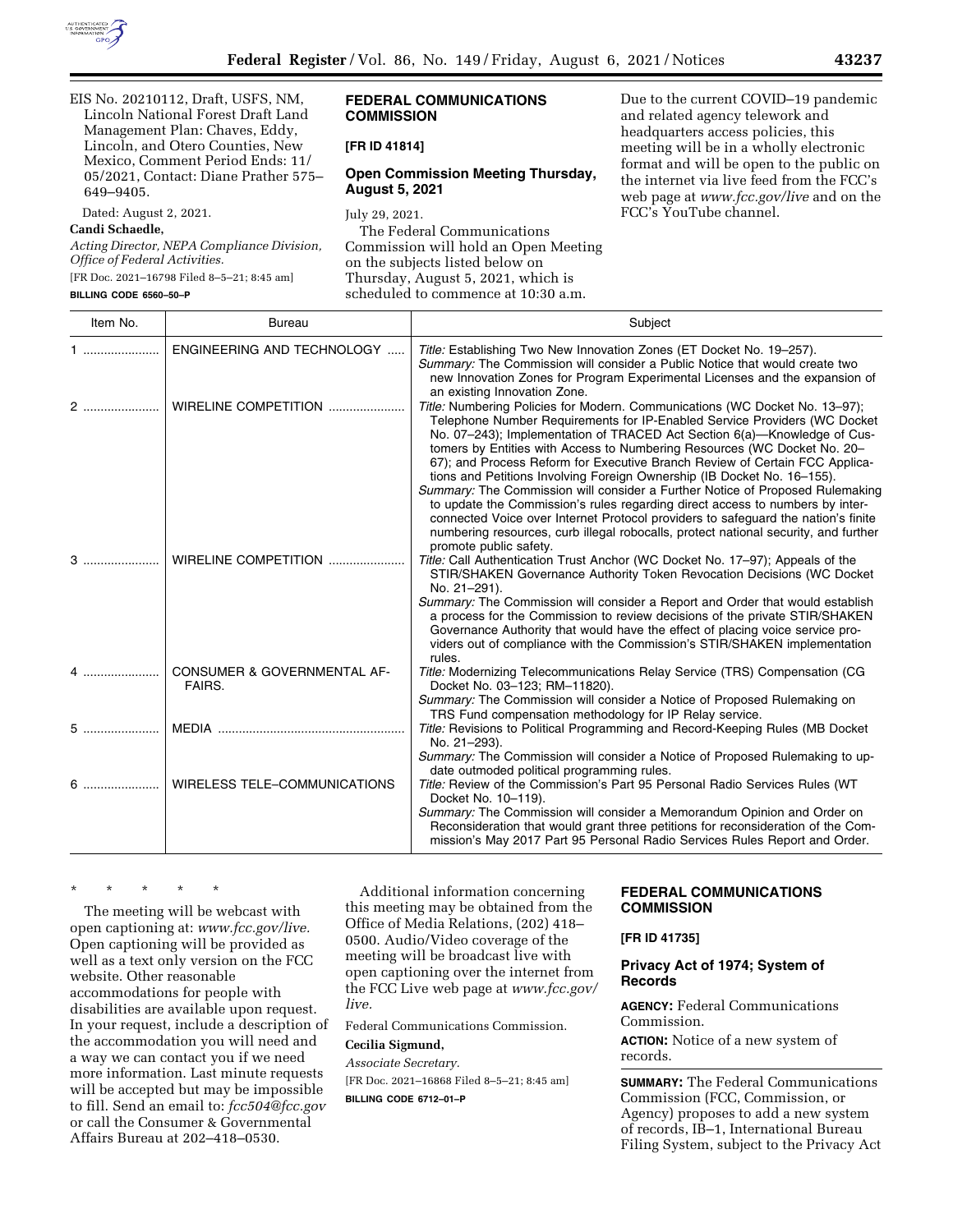of 1974, as amended. This action is necessary to meet the requirements of the Privacy Act to publish in the **Federal Register** notice of the existence and character of records maintained by the Agency. The Commission uses the information in this system to regulate and process applications for authorizations and licenses, as well as to enforce FCC regulations and the Communications Act of 1934, as amended.

**DATES:** This system of records will become effective on August 6, 2021. Written comments on the routine uses are due by September 7, 2021. The routine uses will become effective on September 7, 2021, unless written comments are received that require a contrary determination.

**ADDRESSES:** Send comments to Margaret Drake, at *privacy@fcc.gov,* or at Federal Communications Commission (FCC), 45 L Street NE, Washington, DC 20554 at (202) 418–1707.

#### **FOR FURTHER INFORMATION CONTACT:**

Margaret Drake, (202) 418–1707, or *privacy@fcc.gov* (and to obtain a copy of the Narrative Statement and the Supplementary Document, which includes details of the modifications to this system of records).

#### **SYSTEM NAME AND NUMBER:**

# **IB–1, International Bureau Filing System**

**SECURITY CLASSIFICATION:** 

Unclassified.

#### **SYSTEM LOCATION:**

Federal Communications Commission (FCC), 45 L Street NE, Washington, DC 20554.

#### **SYSTEM MANAGER(S):**

International Bureau, FCC.

#### **AUTHORITY FOR MAINTENANCE OF THE SYSTEM:**

47 U.S.C. 34, 214, 307, 309, 310, 319, 325, and 332; Executive Order 10530 (May 10, 1954); 47 CFR 1.767, 1.768, 1.10000–1.10018, 1.5000–1.5004, 63.09– 63.702 and parts 25 and 73 subparts F and H.

## **PURPOSES:**

The International Bureau Filing System (IBFS) is utilized by the FCC to regulate and process applications and other filings involving authorizations, permits, and licenses, as well as to enforce FCC regulations and the Communications Act of 1934.

### **CATEGORIES OF INDIVIDUALS COVERED BY THE SYSTEM:**

Individuals who have an interest in or are otherwise connected to FCC authorizations, permits, and licenses,

including those who submit filings connected with these FCC processes.

# **CATEGORIES OF RECORDS IN THE SYSTEM:**

FCC Registration Number (FRN), name, address, phone number, email address, citizenship, and ownership interests, financial information, and other information relevant to a filing, or an application for or regulation of authorization or license.

#### **RECORD SOURCE CATEGORIES:**

Information in this system is provided by individuals, government agencies, or businesses, and from other FCC systems.

#### **ROUTINE USES OF RECORDS MAINTAINED IN THE SYSTEM, INCLUDING CATEGORIES OF USERS AND THE PURPOSES OF SUCH USES:**

In addition to those disclosures generally permitted under 5 U.S.C. 552a(b) of the Privacy Act, all or a portion of the records or information contained in this system may be disclosed to authorized entities, as is determined to be relevant and necessary, outside the FCC as a routine use pursuant to 5 U.S.C. 552a(b)(3) as follows.

1. Public Access—Application, authorization, and licensee records, including attachments, petitions, comments, and other filings, will be publicly available except for material that is afforded confidential treatment, in accordance with section 0.459 the FCC's rules. Even if afforded confidential treatment, confidential information may be shared with relevant parties to an application pursuant to a Protective Order issued by the FCC. Information filed with a request for confidentiality may be disclosed to other Federal government agencies pursuant to 47 CFR 0.442.

Names and other information about individuals connected to authorizations, permits, and licenses, including those who submit filings, may be disclosed to the public in Public Notices, Orders, Letters, requests for information, or other documents the Commission or an FCC Bureau or Office publishes as part of its duties to enforce the provisions of the Communications Act and the rules promulgated thereunder.

2. Due Diligence—To an FCC Bureau or Office or another government agency, or representative thereof, for purposes of obtaining information so long as it is relevant to the regulation of a license, authorization, or permit or a pending transaction of an FCC-issued license, authorization, or permit.

3. Debt Collection—To the Department of Treasury, State government, or a debt collection agency to collect a claim owed to the FCC.

4. Adjudication and Litigation—To disclose to the Department of Justice (DOJ), or to other administrative or adjudicative bodies before which the FCC is authorized to appear, when: (a) The FCC or any component thereof; or (b) any employee of the FCC in his or her official capacity; or (c) any employee of the FCC in his or her individual capacity where the DOJ or the FCC have agreed to represent the employee; or  $(d)$  the United States is a party to litigation or has an interest in such litigation, and the use of such records by the DOJ or the FCC is deemed by the FCC to be relevant and necessary to the litigation.

5. Law Enforcement and Investigation—To disclose pertinent information to the appropriate Federal, State, local, tribal agency, or component of an agency, such as the FCC's Enforcement Bureau, responsible for investigating, prosecuting, enforcing, or implementing a statute, rule, regulation, or order, where the FCC becomes aware of an indication of a violation or potential violation of civil or criminal law or regulation.

6. Congressional Inquiries—To provide information to a Congressional office from the record of an individual in response to an inquiry from that Congressional office made at the written request of that individual.

7. Government-wide Program Management and Oversight—To provide information to the Department of Justice (DOJ) to obtain that department's advice regarding disclosure obligations under the Freedom of Information Act; or to the Office of Management and Budget (OMB) to obtain that office's advice regarding obligations under the Privacy Act.

8. Breach Notification—To appropriate agencies, entities, and persons when: (a) The Commission suspects or has confirmed that there has been a breach of PII maintained in the system of records; (b) the Commission has determined that as a result of the suspected or confirmed breach there is a risk of harm to individuals, the Commission (including its information system, programs, and operations), the Federal Government, or national security; and; and (c) the disclosure made to such agencies, entities, and persons is reasonably necessary to assist in connection with the Commission's efforts to respond to the suspected or confirmed breach or to prevent, minimize, or remedy such harm.

9. Assistance to Federal Agencies and Entities—To another Federal agency or Federal entity, when the Commission determines that information from this system is reasonably necessary to assist